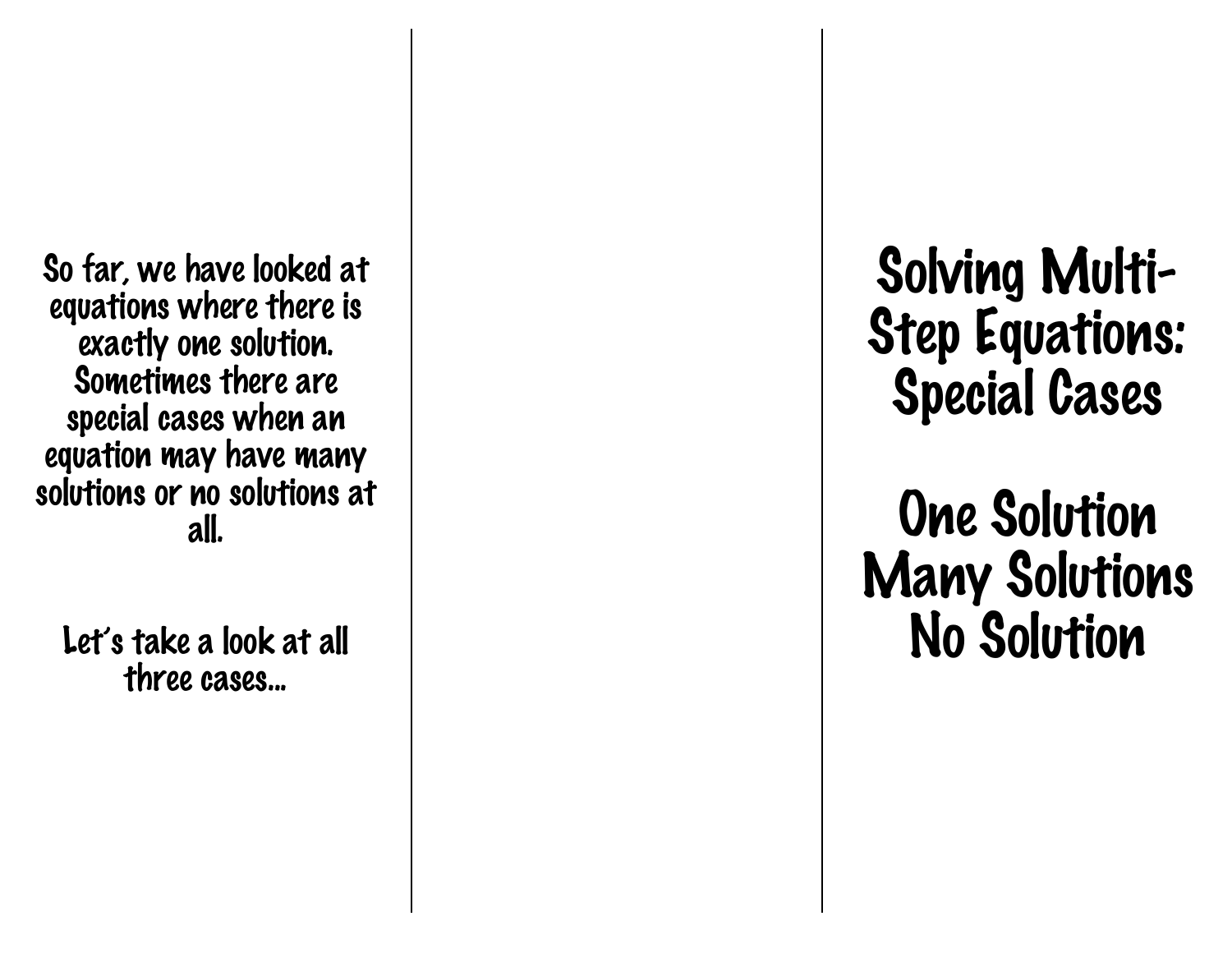## One Solution

- The final answer will result in the form " $x = a$ " (the variable will equal SOMETHING)
- Only one real number can make the equation true.

 $2(x-3)+9=5+x-1$ 



### **Infinitely Many Solutions**

- The final answer will result in the form "a =  $a$ " (the same number will be on both sides of the equal sign).
- Any real number can make the equation true.

 $2(x+10)-17=5+2x-2$ 

### No Solution

- The final answer will result in the form " $a = b$ " (where a is a different number than b).
- There is no possible answer for this equation.

 $5x+3-3x=2(x+3)-5$ 



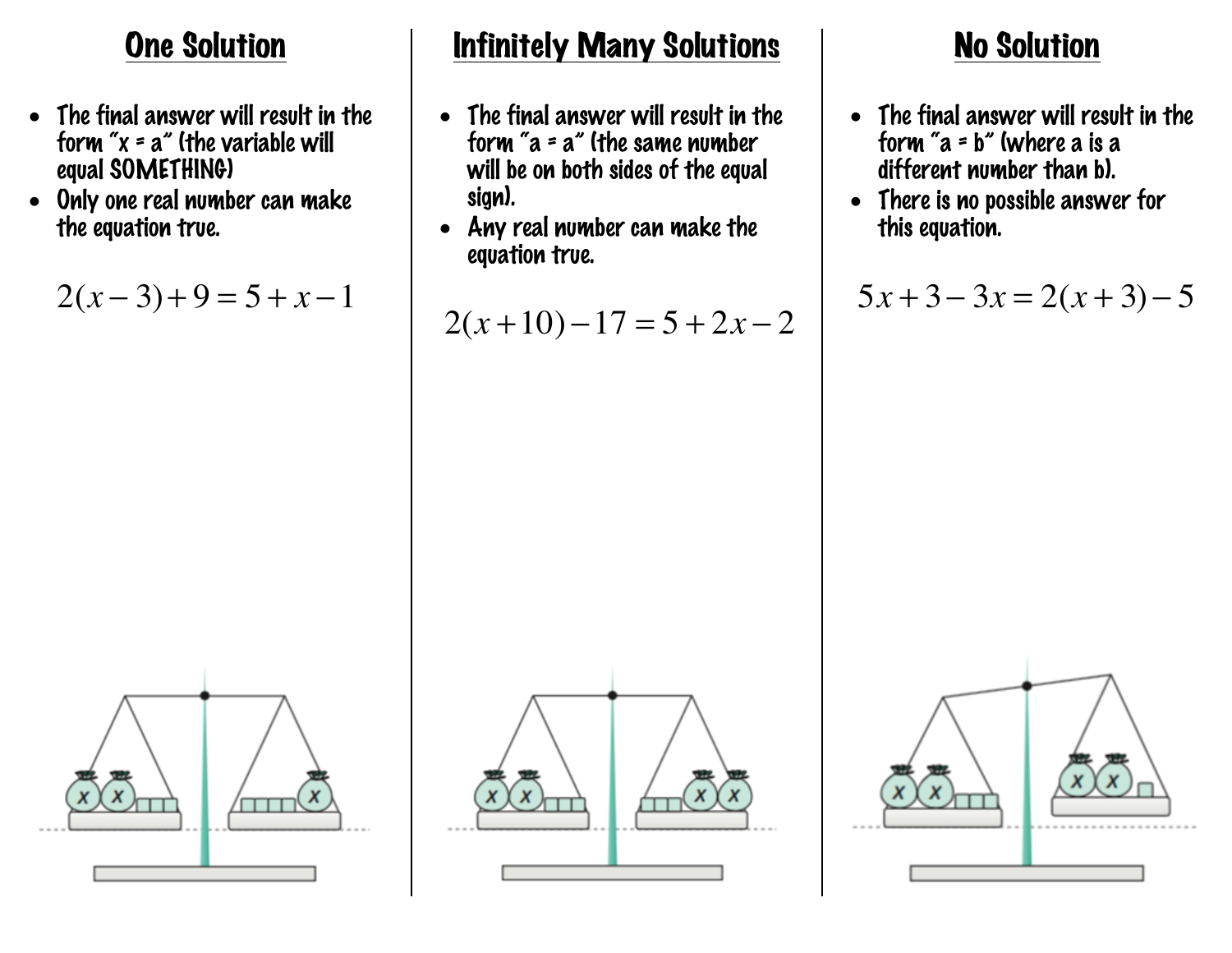#### Solving Equations: Special Cases – Guided Practice

Determine if each equation has one solution, many solutions, or no solution. If the equation has a solution, determine the solution to the equation.

1. 
$$
2x + 2x + 2 = 4x + 2
$$

$$
2. \quad 3(x-1) = 2x + 9
$$